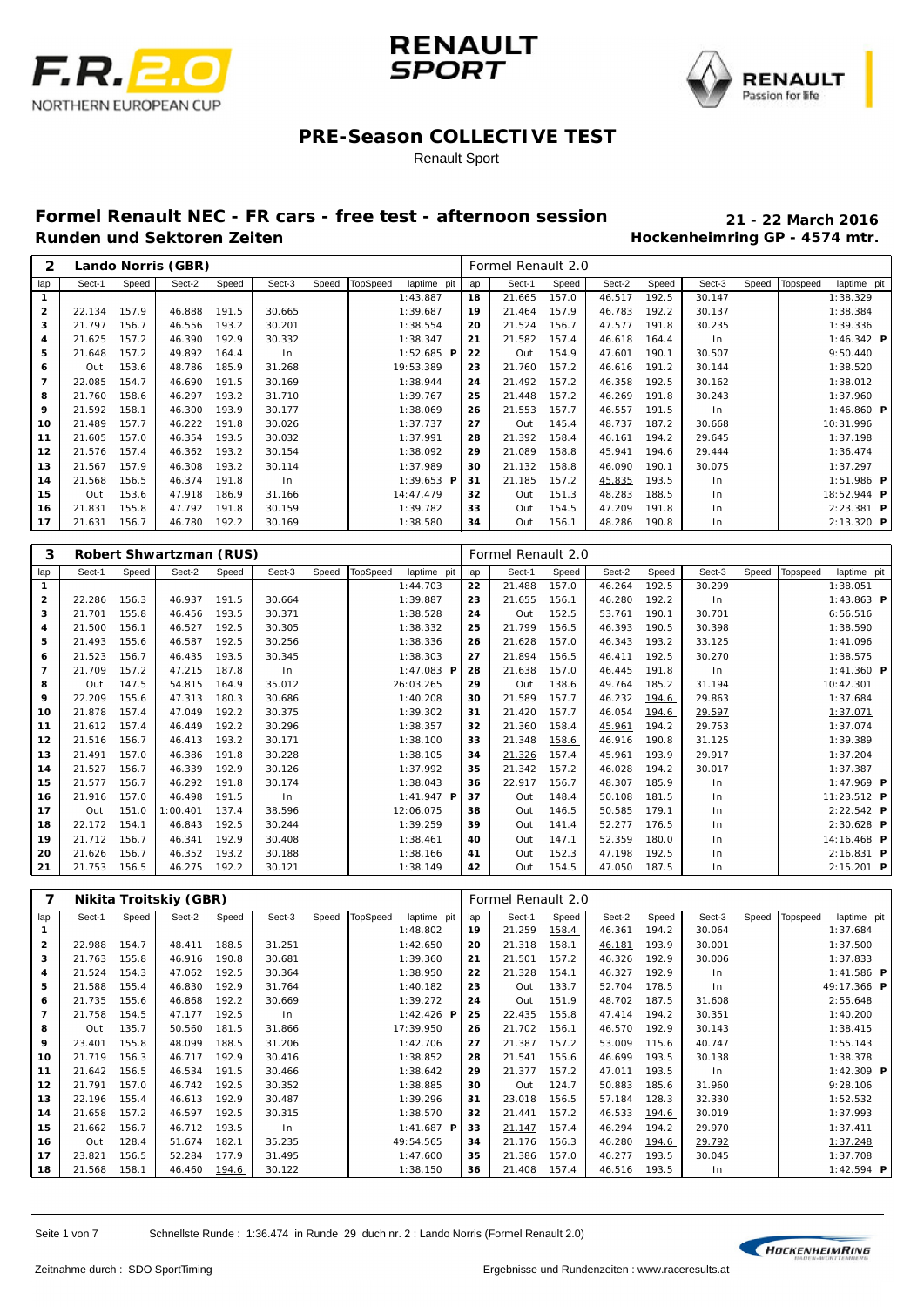





#### Renault Sport

| 8            |        |       | Ali Al Khalifa (GBR) |       |        |       |          |                     |     | Formel Renault 2.0 |       |        |       |                |       |          |                   |  |
|--------------|--------|-------|----------------------|-------|--------|-------|----------|---------------------|-----|--------------------|-------|--------|-------|----------------|-------|----------|-------------------|--|
| lap          | Sect-1 | Speed | Sect-2               | Speed | Sect-3 | Speed | TopSpeed | laptime pit         | lap | Sect-1             | Speed | Sect-2 | Speed | Sect-3         | Speed | Topspeed | laptime pit       |  |
|              |        |       |                      |       |        |       |          | 1:58.236            | 13  | 22.204             | 154.7 | 46.988 | 190.1 | 31.136         |       |          | 1:40.328          |  |
| $\mathbf{2}$ | 23.916 | 152.5 | 48.938               | 184.9 | 32.072 |       |          | 1:44.926            | 14  | 22.355             | 155.8 | 47.316 | 188.2 | 1 <sub>n</sub> |       |          | 1:45.297 <b>P</b> |  |
| з            | 22.769 | 154.1 | 50.372               | 189.1 | 31.558 |       |          | 1:44.699            | 15  | Out                | 126.2 | 52.823 | 181.5 | 34.243         |       |          | 29:21.646         |  |
| 4            | 22.385 | 154.7 | 47.559               | 189.1 | In.    |       |          | $9:32.041$ <b>P</b> | 16  | 23.789             | 154.9 | 49.080 | 183.1 | 33.359         |       |          | 1:46.228          |  |
| 5            | Out    | 133.0 | 58.672               | 165.6 | 36.456 |       |          | :01:22.811          | 17  | 23.110             | 156.3 | 49.784 | 192.2 | 31.721         |       |          | 1:44.615          |  |
| 6            | 24.394 | 150.6 | 49.103               | 183.4 | 32.230 |       |          | 1:45.727            | 18  | 23.894             | 155.2 | 50.248 | 185.9 | ln             |       |          | $1:54.656$ P      |  |
| 7            | 22.790 | 155.2 | 47.505               | 188.8 | 31.225 |       |          | 1:41.520            | 19  | Out                | 152.5 | 49.266 | 186.2 | 31.743         |       |          | 5:21.866          |  |
| 8            | 22.396 | 156.1 | 47.356               | 187.8 | 31.372 |       |          | 1:41.124            | 20  | 22.193             | 156.5 | 46.704 | 192.2 | 30.528         |       |          | 1:39.425          |  |
| 9            | 22.342 | 156.3 | 47.287               | 188.2 | 31.398 |       |          | 1:41.027            | 21  | 21.856             | 157.4 | 46.563 | 192.2 | 30.696         |       |          | 1:39.115          |  |
| 10           | 22.308 | 156.1 | 47.370               | 189.8 | 31.346 |       |          | 1:41.024            | 22  | 22.632             | 156.3 | 47.183 | 190.8 | 33.253         |       |          | 1:43.068          |  |
| 11           | 22.373 | 154.9 | 47.218               | 190.5 | 31.543 |       |          | 1:41.134            | 23  | 21.922             | 157.0 | 46.799 | 191.2 | 30.864         |       |          | 1:39.585          |  |
| 12           | 22.306 | 154.7 | 47.326               | 189.5 | 31.298 |       |          | 1:40.930            | 24  | 32.699             | 138.5 | 48.388 | 189.5 | In             |       |          | $2:12.669$ P      |  |

| 11             |        |       | Sacha Fenestraz (FRA) |       |        |       |                 |              |     | Formel Renault 2.0 |       |        |       |        |       |          |                         |  |
|----------------|--------|-------|-----------------------|-------|--------|-------|-----------------|--------------|-----|--------------------|-------|--------|-------|--------|-------|----------|-------------------------|--|
| lap            | Sect-1 | Speed | Sect-2                | Speed | Sect-3 | Speed | <b>TopSpeed</b> | laptime pit  | lap | Sect-1             | Speed | Sect-2 | Speed | Sect-3 | Speed | Topspeed | laptime pit             |  |
|                |        |       |                       |       |        |       |                 | 1:45.314     | 16  | 21.454             |       | 46.458 | 192.5 | 30.601 |       |          | 1:38.513                |  |
| $\overline{2}$ | 22.442 | 153.2 | 47.484                | 190.5 | 30.519 |       |                 | 1:40.445     | 17  |                    |       | In.    | 191.8 | $\ln$  |       |          | 1:42.742 $\blacksquare$ |  |
| з              | 21.716 | 152.8 | 46.862                | 192.2 | 30.171 |       |                 | 1:38.749     | 18  | Out                | 148.6 | 49.142 | 181.2 | 31.952 |       |          | 45:00.681               |  |
| 4              | 21.620 |       | 46.727                | 191.2 | 30.416 |       |                 | 1:38.763     | 19  | 21.751             |       | 53.141 | 187.8 | 30.478 |       |          | 1:45.370                |  |
| 5              |        |       |                       | 191.5 | 30.298 |       |                 | 1:38.754     | 20  | 21.478             | 156.1 | 46.919 | 191.5 | 30.105 |       |          | 1:38.502                |  |
| 6              | 21.593 |       | 46.731                | 191.8 | 30.180 |       |                 | 1:38.504     | 21  | 21.505             |       | 46.446 | 192.9 | 34.879 |       |          | 1:42.830                |  |
| 7              |        |       |                       | 192.2 | 30.562 |       |                 | 1:38.883     | 22  |                    |       |        | 191.2 | 30.249 |       |          | 1:39.448                |  |
| 8              | 21.900 | 155.2 | 46.837                | 192.2 | $\ln$  |       |                 | $1:41.081$ P | 23  |                    |       | In.    | 190.5 | $\ln$  |       |          | 1:44.051 $P$            |  |
| 9              | Out    | 139.5 | 49.532                | 184.3 | 31.329 |       |                 | 18:16.642    | 24  | Out                |       |        |       |        |       |          | 13:40.177               |  |
| 10             |        |       |                       | 191.8 | 30.243 |       |                 | 1:39.564     | 25  |                    |       |        | 192.9 | 29.984 |       |          | 1:38.368                |  |
| 11             | 21.484 | 156.5 | 46.627                | 191.5 | 30.005 |       |                 | 1:38.116     | 26  | 21.356             | 157.4 | 46.365 | 193.2 | 29.602 |       |          | 1:37.323                |  |
| 12             | 22.416 |       | 46.537                | 192.2 | 30.205 |       |                 | 1:39.158     | 27  | 21.216             | 157.0 | 46.295 | 193.5 | 29.866 |       |          | 1:37.377                |  |
| 13             | 21.628 | 156.3 | 46.574                | 191.5 | 30.710 |       |                 | 1:38.912     | 28  |                    |       |        | 194.2 | 29.687 |       |          | 1:37.278                |  |
| 14             | 22.402 | 155.6 | 46.679                | 193.2 | 30.128 |       |                 | 1:39.209     | 29  |                    |       |        | 193.2 | 31.699 |       |          | 1:39.316                |  |
| 15             | 21.519 | 172.2 | 46.630                | 190.5 | 30.151 |       |                 | 1:38.300     | 30  |                    |       | In.    | 192.5 | $\ln$  |       |          | 1:42.546 $P$            |  |

| 14                      |              |       | Will Palmer (GBR) |       |        |       |                 |              |     | Formel Renault 2.0 |       |        |       |        |       |          |                     |
|-------------------------|--------------|-------|-------------------|-------|--------|-------|-----------------|--------------|-----|--------------------|-------|--------|-------|--------|-------|----------|---------------------|
| lap                     | Sect-1       | Speed | Sect-2            | Speed | Sect-3 | Speed | <b>TopSpeed</b> | laptime pit  | lap | Sect-1             | Speed | Sect-2 | Speed | Sect-3 | Speed | Topspeed | laptime pit         |
| $\mathbf{1}$            |              |       |                   |       |        |       |                 | 1:54.818     | 28  | 21.423             | 154.5 | 46.911 | 190.8 | 30.301 |       |          | 1:38.635            |
| $\overline{\mathbf{2}}$ | 22.820       | 153.2 | 48.419            | 186.9 | 31.549 |       |                 | 1:42.788     | 29  | 21.438             | 155.2 | 46.868 | 190.1 | 30.354 |       |          | 1:38.660            |
| 3                       | 21.462       | 156.3 | 46.703            | 191.8 | 30.068 |       |                 | 1:38.233     | 30  | 21.560             | 154.5 | 46.972 | 191.5 | ln     |       |          | $1:45.778$ <b>P</b> |
| 4                       | 21.177       | 154.5 | 46.762            | 191.5 | 29.965 |       |                 | 1:37.904     | 31  | Out                | 131.1 | 49.939 | 180.6 | 31.627 |       |          | 47:10.338           |
| 5                       | 21.303       | 155.6 | 46.596            | 192.2 | 30.110 |       |                 | 1:38.009     | 32  | 22.036             | 152.5 | 47.675 | 189.8 | 31.260 |       |          | 1:40.971            |
| 6                       | 21.296       | 155.2 | 46.515            | 190.8 | 30.095 |       |                 | 1:37.906     | 33  | 22.736             | 156.5 | 48.102 | 190.8 | 30.427 |       |          | 1:41.265            |
| $\overline{7}$          | 21.308       | 155.4 | 46.507            | 190.8 | 29.962 |       |                 | 1:37.777     | 34  | 22.130             | 154.9 | 46.986 | 191.2 | 30.224 |       |          | 1:39.340            |
| 8                       | 21.289       | 155.4 | 46.429            | 191.2 | 29.994 |       |                 | 1:37.712     | 35  | 21.526             | 153.8 | 46.961 | 190.8 | 30.180 |       |          | 1:38.667            |
| 9                       | 22.430       | 152.1 | 49.561            | 184.0 | 31.905 |       |                 | 1:43.896     | 36  | 21.553             | 154.3 | 46.684 | 190.8 | 30.625 |       |          | 1:38.862            |
| 10                      | 21.319       | 155.6 | 46.448            | 192.2 | 30.308 |       |                 | 1:38.075     | 37  | 21.573             | 155.2 | 46.764 | 189.5 | 30.315 |       |          | 1:38.652            |
| 11                      | 23.737       | 150.4 | 49.202            | 184.3 | In     |       |                 | $1:51.401$ P | 38  | 21.476             | 153.8 | 46.940 | 190.5 | ln     |       |          | $1:41.847$ <b>P</b> |
| 12                      | Out          | 144.4 | 52.515            | 183.1 | $\ln$  |       |                 | 44:36.773 P  | 39  | Out                | 150.4 | 48.680 | 187.8 | 34.706 |       |          | 11:16.629           |
| 13                      | Out          | 116.3 | 54.946            | 177.6 | 33.486 |       |                 | 2:24.049     | 40  | 22.009             | 152.5 | 47.354 | 188.8 | 30.713 |       |          | 1:40.076            |
| 14                      | 21.813       | 154.1 | 46.936            | 191.2 | 30.369 |       |                 | 1:39.118     | 41  | 21.601             | 153.6 | 47.081 | 189.8 | 30.517 |       |          | 1:39.199            |
| 15                      | 21.576       | 154.5 | 46.724            | 190.8 | 30.157 |       |                 | 1:38.457     | 42  | 21.505             | 154.5 | 46.805 | 190.5 | 30.367 |       |          | 1:38.677            |
| 16                      | 21.505       | 155.4 | 46.747            | 191.5 | 30.171 |       |                 | 1:38.423     | 43  | 21.711             | 152.8 | 46.982 | 191.2 | 30.473 |       |          | 1:39.166            |
| 17                      | 22.248       | 155.6 | 46.742            | 191.2 | 30.122 |       |                 | 1:39.112     | 44  | 29.936             | 82.3  | 54.532 | 175.0 | ln     |       |          | $2:14.119$ P        |
| 18                      | 21.459       | 154.3 | 47.915            | 188.5 | 31.080 |       |                 | 1:40.454     | 45  | Out                | 122.4 | 50.969 | 171.2 | 32.642 |       |          | 22:21.388           |
| 19                      | 22.011       | 153.8 | 46.792            | 191.2 | 30.220 |       |                 | 1:39.023     | 46  | 22.929             | 153.6 | 48.566 | 189.5 | 33.838 |       |          | 1:45.333            |
| 20                      | 21.524       | 154.7 | 46.664            | 190.8 | 30.355 |       |                 | 1:38.543     | 47  | 21.323             | 155.6 | 46.622 | 193.2 | 29.844 |       |          | 1:37.789            |
| 21                      | 21.516       | 154.1 | 47.280            | 191.5 | 30.281 |       |                 | 1:39.077     | 48  | 21.165             | 155.4 | 46.563 | 193.5 | 29.657 |       |          | 1:37.385            |
| 22                      | 21.485       | 153.4 | 46.814            | 191.5 | 30.425 |       |                 | 1:38.724     | 49  | 21.136             | 155.4 | 46.414 | 193.2 | 29.767 |       |          | 1:37.317            |
| 23                      | 21.516       | 154.7 | 46.764            | 191.2 | 30.259 |       |                 | 1:38.539     | 50  | 21.157             | 154.3 | 46.614 | 193.2 | 29.856 |       |          | 1:37.627            |
| 24                      | 21.617       | 147.3 | 46.936            | 190.5 | 30.328 |       |                 | 1:38.881     | 51  | 21.162             | 154.9 | 46.403 | 192.2 | 29.715 |       |          | 1:37.280            |
| 25                      | 21.552       | 154.1 | 47.692            | 189.1 | 30.208 |       |                 | 1:39.452     | 52  | 21.043             | 155.4 | 46.518 | 192.2 | 29.925 |       |          | 1:37.486            |
| 26                      | 21.457       | 154.5 | 46.785            | 189.5 | 30.423 |       |                 | 1:38.665     | 53  | 21.284             | 154.7 | 46.418 | 192.5 | 29.862 |       |          | 1:37.564            |
| 27                      | 21.403 154.9 |       | 46.898            | 190.1 | 30.412 |       |                 | 1:38.713     | 54  | 21.121             | 155.4 | 46.680 | 192.5 | ln     |       |          | $1:42.535$ <b>P</b> |

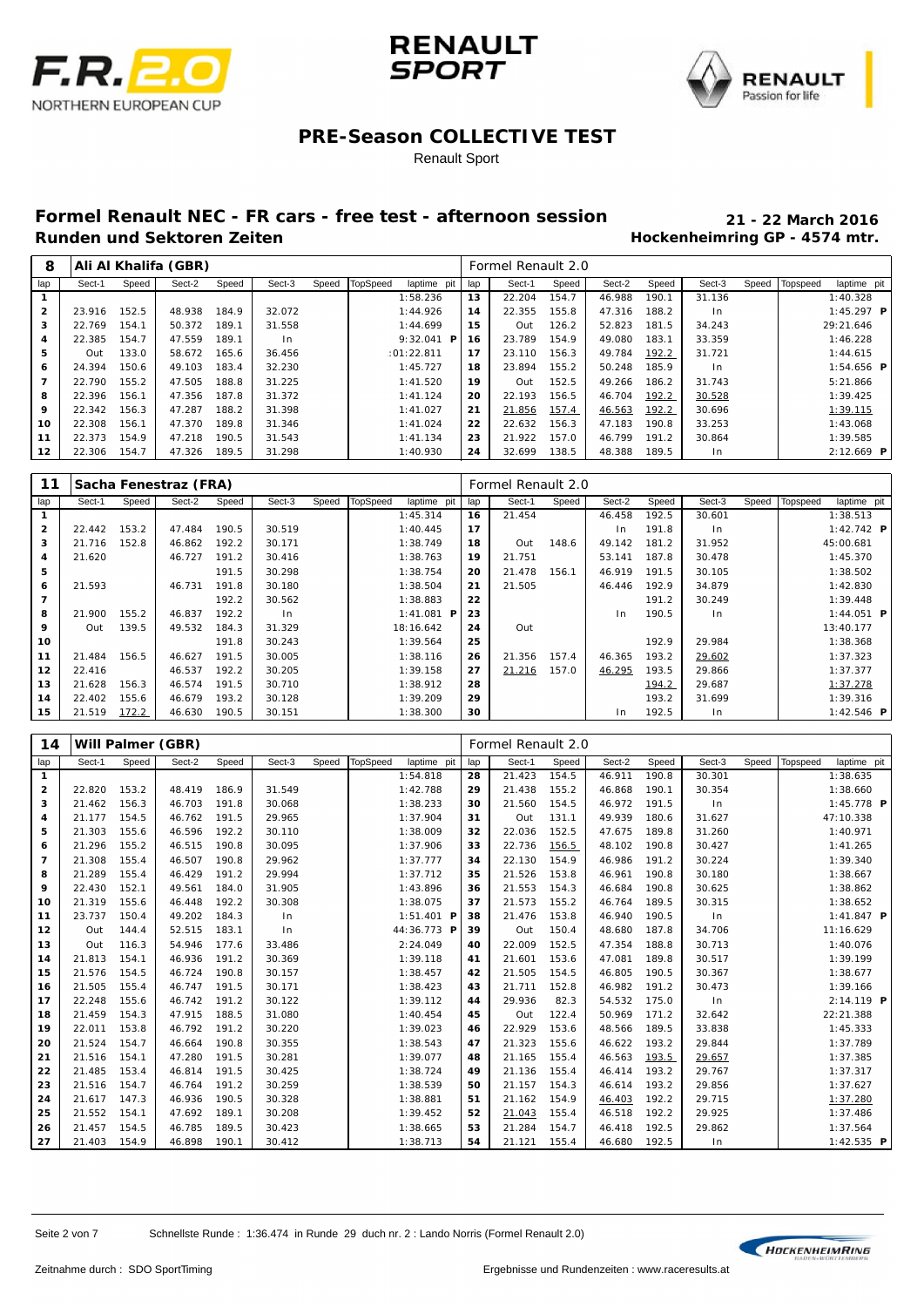





#### Renault Sport

| 16                      |        |       | Julien Falchero (FRA) |       |        |       |                 |              |     | Formel Renault 2.0 |       |        |       |        |       |          |              |  |
|-------------------------|--------|-------|-----------------------|-------|--------|-------|-----------------|--------------|-----|--------------------|-------|--------|-------|--------|-------|----------|--------------|--|
| lap                     | Sect-1 | Speed | Sect-2                | Speed | Sect-3 | Speed | <b>TopSpeed</b> | laptime pit  | lap | Sect-1             | Speed | Sect-2 | Speed | Sect-3 | Speed | Topspeed | laptime pit  |  |
| $\mathbf{1}$            |        |       |                       |       |        |       |                 | 1:52.345     | 26  | 21.663             | 157.0 | 46.699 | 192.2 | 30.203 |       |          | 1:38.565     |  |
| $\overline{\mathbf{2}}$ | 22.637 | 154.9 | 47.613                | 188.2 | 30.961 |       |                 | 1:41.211     | 27  | 21.708             | 157.2 | 46.469 | 191.8 | 30.277 |       |          | 1:38.454     |  |
| 3                       | 22.473 | 155.8 | 47.057                | 191.2 | 30.585 |       |                 | 1:40.115     | 28  | 21.793             | 156.5 | 46.594 | 191.8 | 30.208 |       |          | 1:38.595     |  |
| 4                       | 22.061 | 155.2 | 46.775                | 190.8 | 30.599 |       |                 | 1:39.435     | 29  | 21.653             | 156.1 | 46.538 | 191.5 | 30.214 |       |          | 1:38.405     |  |
| 5                       | 21.754 | 155.8 | 46.691                | 190.5 | 30.546 |       |                 | 1:38.991     | 30  | 21.661             | 156.1 | 46.563 | 192.5 | 30.222 |       |          | 1:38.446     |  |
| 6                       | 22.357 | 154.7 | 46.737                | 191.5 | 30.568 |       |                 | 1:39.662     | 31  | 21.557             | 156.7 | 46.596 | 191.2 | 30.163 |       |          | 1:38.316     |  |
| $\overline{7}$          | 21.963 | 155.8 | 46.951                | 190.5 | 30.617 |       |                 | 1:39.531     | 32  | 21.552             | 156.5 | 46.656 | 192.2 | 30.372 |       |          | 1:38.580     |  |
| 8                       | 21.915 | 155.6 | 47.047                | 191.8 | ln     |       |                 | 1:47.193 $P$ | 33  | 21.553             | 156.1 | 48.531 | 186.5 | 30.894 |       |          | 1:40.978     |  |
| 9                       | Out    | 152.3 | 49.196                | 187.5 | 31.016 |       |                 | 14:18.656    | 34  | 22.419             | 153.8 | 47.512 | 189.5 | ln     |       |          | 1:45.684 $P$ |  |
| 10                      | 21.946 | 155.6 | 47.296                | 191.8 | 30.470 |       |                 | 1:39.712     | 35  | Out                | 120.3 | 52.914 | 177.3 | 33.334 |       |          | :09:46.408   |  |
| 11                      | 21.856 | 154.9 | 46.916                | 191.5 | 30.308 |       |                 | 1:39.080     | 36  | 22.559             | 153.8 | 48.499 | 191.2 | 30.387 |       |          | 1:41.445     |  |
| 12                      | 21.737 | 155.4 | 46.900                | 191.8 | 30.458 |       |                 | 1:39.095     | 37  | 21.512             | 156.5 | 46.296 | 192.2 | 29.970 |       |          | 1:37.778     |  |
| 13                      | 21.787 | 156.1 | 46.972                | 192.2 | 30.412 |       |                 | 1:39.171     | 38  | 21.275             | 157.4 | 46.439 | 191.8 | 29.812 |       |          | 1:37.526     |  |
| 14                      | 21.818 | 155.6 | 46.788                | 192.5 | 30.466 |       |                 | 1:39.072     | 39  | 21.497             | 153.8 | 46.434 | 192.9 | 29.891 |       |          | 1:37.822     |  |
| 15                      | 21.845 | 155.6 | 46.816                | 191.8 | In     |       |                 | 1:44.786 $P$ | 40  | 21.433             | 154.5 | 46.508 | 192.5 | 29.885 |       |          | 1:37.826     |  |
| 16                      | Out    | 141.4 | 51.256                | 127.2 | In.    |       |                 | 22:22.077 P  | 41  | 21.544             | 157.4 | 46.606 | 192.5 | 30.598 |       |          | 1:38.748     |  |
| 17                      | Out    | 153.2 | 48.534                | 169.8 | 33.388 |       |                 | 2:20.500     | 42  | 22.423             | 157.0 | 47.205 | 190.8 | ln     |       |          | 1:46.773 $P$ |  |
| 18                      | 22.005 | 156.1 | 46.832                | 191.2 | 30.373 |       |                 | 1:39.210     | 43  | Out                | 150.6 | 48.811 | 187.2 | 30.609 |       |          | 19:52.306    |  |
| 19                      | 21.661 | 157.2 | 46.551                | 191.8 | 30.360 |       |                 | 1:38.572     | 44  | 21.686             | 154.9 | 47.136 | 187.8 | 30.869 |       |          | 1:39.691     |  |
| 20                      | 21.600 | 157.2 | 46.592                | 193.2 | 30.435 |       |                 | 1:38.627     | 45  | 21.768             | 155.2 | 46.770 | 192.5 | 30.113 |       |          | 1:38.651     |  |
| 21                      | 21.917 | 156.5 | 46.657                | 192.5 | 30.339 |       |                 | 1:38.913     | 46  | 21.525             | 155.6 | 46.720 | 192.5 | 30.157 |       |          | 1:38.402     |  |
| 22                      | 21.512 | 156.5 | 46.849                | 190.1 | 30.197 |       |                 | 1:38.558     | 47  | 21.548             | 156.3 | 46.706 | 192.5 | 30.156 |       |          | 1:38.410     |  |
| 23                      | 21.576 | 156.3 | 46.614                | 192.5 | 30.106 |       |                 | 1:38.296     | 48  | 21.601             | 154.3 | 46.651 | 192.2 | 30.198 |       |          | 1:38.450     |  |
| 24                      | 21.624 | 156.3 | 46.628                | 191.8 | 30.048 |       |                 | 1:38.300     | 49  | 21.495             | 155.4 | 46.582 | 192.5 | ln     |       |          | 1:42.832 $P$ |  |
| 25                      | 21.563 | 156.3 | 46.668                | 191.8 | 30.246 |       |                 | 1:38.477     | 50  |                    |       |        |       |        |       |          |              |  |

| 24           |        |       | Neres I saakyan (RUS) |       |        |       |          |                      |     | Formel Renault 2.0 |       |        |       |        |       |          |                         |  |
|--------------|--------|-------|-----------------------|-------|--------|-------|----------|----------------------|-----|--------------------|-------|--------|-------|--------|-------|----------|-------------------------|--|
| lap          | Sect-1 | Speed | Sect-2                | Speed | Sect-3 | Speed | TopSpeed | laptime pit          | lap | Sect-1             | Speed | Sect-2 | Speed | Sect-3 | Speed | Topspeed | laptime pit             |  |
| $\mathbf{1}$ |        |       |                       |       |        |       |          | 1:47.771             | 20  | 21.941             | 157.0 | 46.716 | 192.9 | 30.381 |       |          | 1:39.038                |  |
| $\mathbf{2}$ | 22.967 | 154.9 | 47.612                | 188.5 | 31.081 |       |          | 1:41.660             | 21  | 21.711             | 156.1 | 46.540 | 191.5 | 30.513 |       |          | 1:38.764                |  |
| 3            | 22.351 | 154.7 | 47.101                | 191.8 | 30.530 |       |          | 1:39.982             | 22  | 21.914             | 156.5 | 46.554 | 193.2 | 30.489 |       |          | 1:38.957                |  |
| 4            | 21.945 | 156.3 | 46.975                | 192.9 | 30.650 |       |          | 1:39.570             | 23  | 21.796             | 156.3 | 46.633 | 191.8 | 30.406 |       |          | 1:38.835                |  |
| 5            | 22.145 | 156.1 | 46.729                | 192.9 | 31.017 |       |          | 1:39.891             | 24  | 21.679             | 156.3 | 46.566 | 192.5 | 30.225 |       |          | 1:38.470                |  |
| 6            | 22.080 | 156.5 | 46.532                | 192.2 | 30.413 |       |          | 1:39.025             | 25  | 21.979             | 157.4 | 51.998 | 187.2 | ln     |       |          | $1:47.473$ <b>P</b>     |  |
| 7            | 21.988 | 157.4 | 46.761                | 191.2 | 30.483 |       |          | 1:39.232             | 26  | Out                | 150.4 | 50.528 | 186.5 | 31.339 |       |          | 14:32.603               |  |
| 8            | 22.064 | 157.0 | 46.825                | 191.8 | 30.643 |       |          | 1:39.532             | 27  | 22.114             | 157.4 | 46.695 | 193.5 | 30.095 |       |          | 1:38.904                |  |
| 9            | 22.056 | 156.7 | 46.742                | 192.5 | $\ln$  |       |          | 1:42.076 $P$         | 28  | 21.512             | 158.6 | 46.420 | 193.2 | 30.033 |       |          | 1:37.965                |  |
| 10           | Out    | 150.0 | 53.730                | 178.5 | ln     |       |          | $2: 47.658$ <b>P</b> | 29  | 21.548             | 157.2 | 46.404 | 193.5 | 29.883 |       |          | 1:37.835                |  |
| 11           | Out    | 142.5 | 51.238                | 184.3 | 31.875 |       |          | 32:45.653            | 30  | 21.506             | 157.7 | 46.700 | 192.9 | 29.882 |       |          | 1:38.088                |  |
| 12           | 22.586 | 155.8 | 47.114                | 190.1 | 31.272 |       |          | 1:40.972             | 31  | 21.787             | 157.7 | 46.621 | 193.2 | 30.005 |       |          | 1:38.413                |  |
| 13           | 22.853 | 154.9 | 46.789                | 192.9 | 30.403 |       |          | 1:40.045             | 32  | 21.786             | 158.1 | 46.514 | 193.2 | $\ln$  |       |          | 1:40.415 $\overline{P}$ |  |
| 14           | 21.707 | 157.9 | 46.918                | 192.9 | 30.342 |       |          | 1:38.967             | 33  | Out                | 149.8 | 49.313 | 185.6 | 31.228 |       |          | 40:33.848               |  |
| 15           | 21.882 | 157.4 | 46.566                | 193.2 | 30.425 |       |          | 1:38.873             | 34  | 22.279             | 155.4 | 47.154 | 192.5 | 30.207 |       |          | 1:39.640                |  |
| 16           | 21.921 | 156.5 | 46.586                | 192.9 | 30.315 |       |          | 1:38.822             | 35  | 21.760             | 157.2 | 46.534 | 193.5 | 30.012 |       |          | 1:38.306                |  |
| 17           | 21.767 | 157.9 | 46.424                | 193.2 | 30.208 |       |          | 1:38.399             | 36  | 22.219             | 154.9 | 46.746 | 192.9 | 30.189 |       |          | 1:39.154                |  |
| 18           | 21.651 | 154.7 | 46.376                | 193.2 | In     |       |          | 1:42.490 $P$         | 37  | 21.715             | 157.2 | 46.474 | 192.9 | 30.089 |       |          | 1:38.278                |  |
| 19           | Out    | 154.5 | 47.354                | 191.8 | 30.573 |       |          | 10:29.811            | 38  |                    |       |        |       |        |       |          |                         |  |

| 27             |           | Alex Gill (GBR) |        |       |        |       |          |                   |     | Formel Renault 2.0 |       |        |       |                |       |          |                     |  |
|----------------|-----------|-----------------|--------|-------|--------|-------|----------|-------------------|-----|--------------------|-------|--------|-------|----------------|-------|----------|---------------------|--|
| lap            | Sect-1    | Speed           | Sect-2 | Speed | Sect-3 | Speed | TopSpeed | laptime pit       | lap | Sect-1             | Speed | Sect-2 | Speed | Sect-3         | Speed | Topspeed | laptime pit         |  |
|                |           |                 |        |       |        |       |          | 1:54.231          | 11  | 21.193             | 157.2 | 46.479 | 194.6 | 29.859         |       |          | 1:37.531            |  |
| $\overline{2}$ | 24.707    | 153.6           | 50.379 | 178.2 | 33.384 |       |          | 1:48.470          | 12  | 21.250             | 157.9 | 46.242 | 193.9 | 29.935         |       |          | 1:37.427            |  |
| 3              | 25.435    | 155.6           | 50.253 | 181.2 | l n    |       |          | 1:51.480 <b>P</b> | 13  | 22.245             | 157.7 | 46.353 | 194.9 | In             |       |          | $1:41.104$ <b>P</b> |  |
| 4              | Out       | 143.6           | 53.199 | 176.2 | 32.620 |       |          | 47:53.556         | 14  | Out                | 133.8 | 53.021 | 168.5 | 34.007         |       |          | 15:22.716           |  |
| 5              | 22.910    | 155.8           | 48.223 | 191.8 | 30.820 |       |          | 1:41.953          | 15  | 29.702             | 125.3 | 55.164 | 168.0 | 1 <sub>n</sub> |       |          | $2:04.918$ <b>P</b> |  |
| 6              | 21.314    | 158.4           | 46.399 | 194.6 | 29.891 |       |          | 1:37.604          | 16  | Out                | 150.4 | 51.216 | 173.9 | 32.983         |       |          | 5:05.819            |  |
|                | 21.214    | 157.7           | 46.299 | 193.9 | 30.026 |       |          | 1:37.539          | 17  | 22.030             | 154.9 | 47.200 | 188.2 | 30.229         |       |          | 1:39.459            |  |
| 8              | 13:16.635 | 147.3           | 50.131 | 186.9 | 32.349 |       |          | 44: 39.115        | 18  | 21.239             | 158.1 | 46.117 | 194.9 | 29.561         |       |          | 1:36.917            |  |
| 9              | 22.032    | 157.2           | 48.639 | 178.5 | 31.598 |       |          | 1:42.269          | 19  | 21.170             | 158.6 | 46.274 | 194.6 | 29.656         |       |          | 1:37.100            |  |
| 10             | 21.275    | 156.5           | 46.600 | 193.5 | 30.033 |       |          | 1:37.908          | 20  | 21.214             | 157.0 | 46.168 | 195.7 | 1 <sub>n</sub> |       |          | $1:39.737$ <b>P</b> |  |

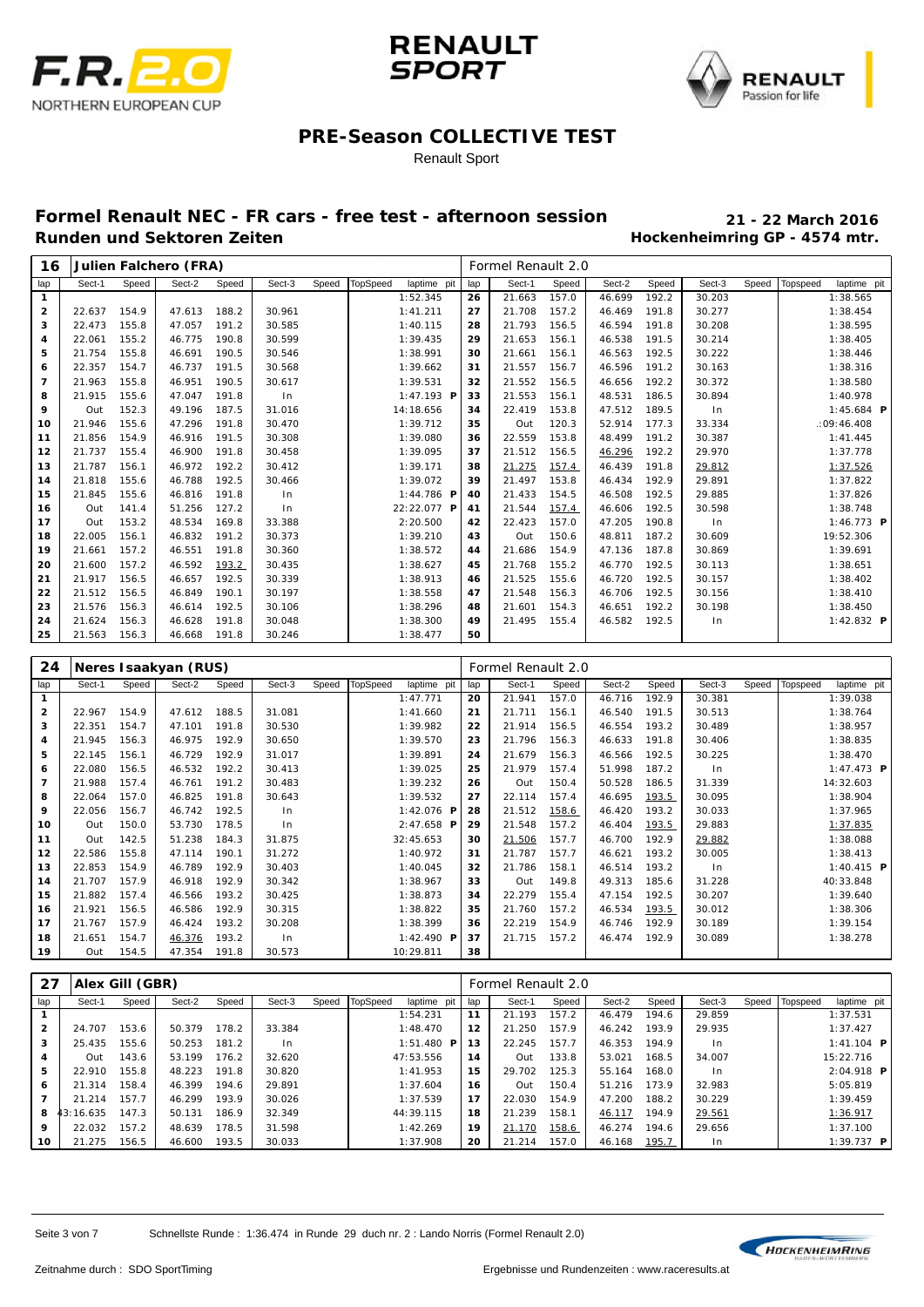





#### Renault Sport

| 28             |        |       | Finlay Hutchinson (GBR) |       |        |       |          |               |     | Formel Renault 2.0 |       |        |       |                |                  |                   |
|----------------|--------|-------|-------------------------|-------|--------|-------|----------|---------------|-----|--------------------|-------|--------|-------|----------------|------------------|-------------------|
| lap            | Sect-1 | Speed | Sect-2                  | Speed | Sect-3 | Speed | TopSpeed | laptime pit   | lap | Sect-1             | Speed | Sect-2 | Speed | Sect-3         | Speed   Topspeed | laptime pit       |
|                |        |       |                         |       |        |       |          | 2:00.960      | 12  | 21.915             | 154.5 | 47.131 | 186.5 | 1 <sub>n</sub> |                  | 1:46.916 P        |
| $\overline{2}$ | 26.997 | 122.7 | 49.428                  | 182.1 | 32.328 |       |          | 1:48.753      | 13  | Out                | 118.4 | 51.319 | 179.7 | 32.105         |                  | 8:59.439          |
| з              | 22.302 | 153.2 | 47.904                  | 186.5 | In.    |       |          | 1:54.289<br>P | 14  | 23.062             | 154.1 | 47.294 | 191.5 | 30.624         |                  | 1:40.980          |
| 4              | Out.   | 131.1 | 50.784                  | 184.0 | 32.515 |       |          | 7:32.716      | 15  | 22.082             | 155.4 | 47.110 | 191.8 | 30.927         |                  | 1:40.119          |
| 5              | 22.283 | 154.3 | 47.904                  | 187.8 | 31.687 |       |          | 1:41.874      | 16  | 21.810             | 154.5 | 47.000 | 192.2 | 30.412         |                  | 1:39.222          |
| 6              | 22.582 | 154.3 | 47.257                  | 190.1 | 31.169 |       |          | 1:41.008      | 17  | 21.659             | 155.8 | 46.943 | 192.2 | 30.549         |                  | 1:39.151          |
| 7              | 22.264 | 155.4 | 48.719                  | 189.5 | 31.611 |       |          | 1:42.594      | 18  | 21.652             | 155.4 | 47.290 | 193.2 | 30.508         |                  | 1:39.450          |
| 8              | 22.145 | 155.2 | 47.140                  | 188.5 | 31.049 |       |          | 1:40.334      | 19  | 21.779             | 154.3 | 46.783 | 191.5 | 30.725         |                  | 1:39.287          |
| 9              | 22.107 | 155.2 | 47.129                  | 190.5 | 31.215 |       |          | 1:40.451      | 20  | 21.716             | 155.2 | 46.930 | 192.9 | $\ln$          |                  | 1:48.221 <b>P</b> |
| 10             | 22.060 | 154.9 | 47.086                  | 191.2 | 31.048 |       |          | 1:40.194      | 21  | Out                | 145.4 | 52.284 | 137.1 | 34.019         |                  | : 27:30.288       |
| 11             | 22.039 | 155.2 | 47.017                  | 190.1 | 31.298 |       |          | 1:40.354      | 22  | 24.364             | 148.6 | 49.300 | 188.5 | $\ln$          |                  | $2:09.125$ P      |

| 32             |        |       | Kasper Larsen (DEN) |       |        |       |                 |                       |     | Formel Renault 2.0 |       |        |       |        |       |          |                     |
|----------------|--------|-------|---------------------|-------|--------|-------|-----------------|-----------------------|-----|--------------------|-------|--------|-------|--------|-------|----------|---------------------|
| lap            | Sect-1 | Speed | Sect-2              | Speed | Sect-3 | Speed | <b>TopSpeed</b> | laptime pit           | lap | Sect-1             | Speed | Sect-2 | Speed | Sect-3 | Speed | Topspeed | laptime pit         |
| $\mathbf{1}$   |        |       |                     |       |        |       |                 | 1:47.354              | 30  | Out                | 133.3 | 50.100 | 187.8 | 31.582 |       |          | 6:11.718            |
| $\overline{2}$ | 23.039 | 151.3 | 48.796              | 185.2 | 32.439 |       |                 | 1:44.274              | 31  | 22.787             | 153.4 | 48.876 | 190.8 | 30.849 |       |          | 1:42.512            |
| 3              | 22.800 | 152.5 | 48.602              | 185.6 | 32.184 |       |                 | 1:43.586              | 32  | 22.219             | 155.8 | 47.828 | 190.5 | 30.727 |       |          | 1:40.774            |
| 4              | 22.739 | 151.3 | 48.369              | 185.9 | 32.237 |       |                 | 1:43.345              | 33  | 21.955             | 155.8 | 47.491 | 190.1 | 30.807 |       |          | 1:40.253            |
| 5              | 22.696 | 153.2 | 48.336              | 186.9 | 32.197 |       |                 | 1:43.229              | 34  | 22.315             | 154.9 | 47.584 | 190.1 | 30.873 |       |          | 1:40.772            |
| 6              | 22.809 | 153.2 | 48.471              | 186.9 | 32.076 |       |                 | 1:43.356              | 35  | 22.064             | 154.5 | 47.638 | 189.1 | 31.032 |       |          | 1:40.734            |
| $\overline{7}$ | 22.864 | 153.6 | 48.267              | 185.2 | $\ln$  |       |                 | $1:50.144$ <b>P</b>   | 36  | 22.072             | 154.7 | 47.506 | 189.5 | 30.961 |       |          | 1:40.539            |
| 8              | Out    | 138.5 | 49.700              | 181.5 | 31.727 |       |                 | 4:55.912              | 37  | 22.427             | 154.7 | 47.802 | 188.8 | 31.269 |       |          | 1:41.498            |
| 9              | 22.431 | 154.9 | 47.415              | 189.8 | 31.110 |       |                 | 1:40.956              | 38  | 22.322             | 154.1 | 47.850 | 188.2 | ln     |       |          | $1:50.284$ <b>P</b> |
| 10             | 21.986 | 154.7 | 47.708              | 189.5 | 30.976 |       |                 | 1:40.670              | 39  | Out                | 154.7 | 48.457 | 188.8 | 31.213 |       |          | 8:37.406            |
| 11             | 22.429 | 155.6 | 47.582              | 189.1 | 30.985 |       |                 | 1:40.996              | 40  | 22.241             | 154.5 | 49.363 | 181.5 | 31.200 |       |          | 1:42.804            |
| 12             | 22.379 | 154.9 | 47.438              | 189.1 | 31.026 |       |                 | 1:40.843              | 41  | 22.218             | 154.5 | 47.907 | 188.8 | 31.113 |       |          | 1:41.238            |
| 13             | 22.210 | 155.4 | 47.822              | 166.7 | 34.652 |       |                 | 1:44.684              | 42  | 22.368             | 154.1 | 47.798 | 188.8 | 32.516 |       |          | 1:42.682            |
| 14             | 22.336 | 154.5 | 47.523              | 189.1 | ln     |       |                 | 1:44.382 $P$          | 43  | 22.204             | 153.6 | 48.165 | 183.1 | 31.616 |       |          | 1:41.985            |
| 15             | Out    | 153.6 | 48.507              | 187.5 | 31.262 |       |                 | 12:59.813             | 44  | 22.314             | 155.4 | 48.321 | 188.5 | 31.590 |       |          | 1:42.225            |
| 16             | 22.247 | 154.7 | 49.793              | 189.1 | ln     |       |                 | 1:49.535 $P$          | 45  | 22.296             | 154.3 | 47.879 | 188.2 | ln     |       |          | 1:45.850 $P$        |
| 17             | Out    | 123.9 | 49.245              | 187.8 | 31.377 |       |                 | 7:47.512              | 46  | Out                | 151.5 | 49.310 | 185.6 | 31.279 |       |          | 9:19.388            |
| 18             | 22.332 | 154.1 | 1:10.783            | 173.6 | 32.188 |       |                 | 2:05.303              | 47  | 22.178             | 153.4 | 47.718 | 191.2 | 30.824 |       |          | 1:40.720            |
| 19             | 22.309 | 153.8 | 47.655              | 189.5 | 31.108 |       |                 | 1:41.072              | 48  | 22.119             | 156.1 | 47.819 | 188.8 | 31.529 |       |          | 1:41.467            |
| 20             | 22.204 | 154.9 | 47.610              | 189.1 | 31.551 |       |                 | 1: 41.365             | 49  | 22.027             | 154.5 | 52.645 | 165.9 | ln     |       |          | $1:52.884$ <b>P</b> |
| 21             | 23.434 | 154.9 | 47.579              | 188.5 | 31.273 |       |                 | 1:42.286              | 50  | Out                | 154.1 | 49.979 | 189.1 | 31.009 |       |          | 7:25.004            |
| 22             | 22.433 | 155.8 | 49.713              | 189.5 | 31.438 |       |                 | 1:43.584              | 51  | 21.920             | 155.8 | 47.540 | 190.8 | 30.875 |       |          | 1:40.335            |
| 23             | 22.212 | 154.7 | 47.583              | 188.8 | ln     |       |                 | 1:48.574 $\textbf{P}$ | 52  | 22.007             | 154.9 | 47.525 | 189.1 | 30.853 |       |          | 1:40.385            |
| 24             | Out    | 142.1 | 50.671              | 181.2 | 32.618 |       |                 | :08:27.637            | 53  | 22.015             | 155.4 | 48.097 | 190.1 | 30.971 |       |          | 1:41.083            |
| 25             | 22.950 | 153.4 | 48.839              | 186.5 | 31.727 |       |                 | 1:43.516              | 54  | 22.111             | 155.8 | 48.043 | 189.1 | 30.864 |       |          | 1:41.018            |
| 26             | 22.411 | 153.2 | 49.096              | 180.6 | 31.508 |       |                 | 1:43.015              | 55  | 21.909             | 154.5 | 48.002 | 190.1 | 31.093 |       |          | 1:41.004            |
| 27             | 22.339 | 153.6 | 49.245              | 184.3 | 31.795 |       |                 | 1:43.379              | 56  | 28.973             | 62.0  | 50.158 | 185.6 | 31.167 |       |          | 1:50.298            |
| 28             | 22.662 | 153.0 | 49.968              | 188.5 | 31.421 |       |                 | 1:44.051              | 57  | 22.393             | 155.4 | 47.855 | 187.5 | ln     |       |          | 1:44.686 $P$        |
| 29             | 22.586 | 152.3 | 49.200              | 187.5 | ln     |       |                 | $1:46.611$ <b>P</b>   | 58  |                    |       |        |       |        |       |          |                     |

| 42             |        |       | Julia Pankiewicz (POL) |       |        |       |                 |                     |     | Formel Renault 2.0 |       |        |       |        |       |          |                     |
|----------------|--------|-------|------------------------|-------|--------|-------|-----------------|---------------------|-----|--------------------|-------|--------|-------|--------|-------|----------|---------------------|
| lap            | Sect-1 | Speed | Sect-2                 | Speed | Sect-3 | Speed | <b>TopSpeed</b> | laptime pit         | lap | Sect-1             | Speed | Sect-2 | Speed | Sect-3 | Speed | Topspeed | laptime pit         |
| $\mathbf{1}$   |        |       |                        |       |        |       |                 | 1:53.264            | 23  | 22.339             | 156.3 | 47.099 | 189.5 | 31.538 |       |          | 1:40.976            |
| $\mathbf{2}$   | 23.348 | 155.6 | 48.199                 | 185.9 | 32.220 |       |                 | 1:43.767            | 24  | 23.269             | 156.5 | 47.434 | 188.2 | $\ln$  |       |          | $1:47.891$ <b>P</b> |
| 3              | 22.769 | 155.6 | 47.786                 | 184.6 | 31.999 |       |                 | 1:42.554            | 25  | Out                | 153.6 | 48.242 | 186.2 | $\ln$  |       |          | $3:53.397$ <b>P</b> |
| 4              | 22.500 | 155.8 | 47.500                 | 185.9 | 32.004 |       |                 | 1:42.004            | 26  | Out                | 142.5 | 50.529 | 184.6 | 31.848 |       |          | 8:56.440            |
| 5              | 22.583 | 156.5 | 47.520                 | 187.2 | 31.465 |       |                 | 1:41.568            | 27  | 24.496             | 155.8 | 47.681 | 189.8 | 31.512 |       |          | 1:43.689            |
| 6              | 22.528 | 156.3 | 47.202                 | 186.2 | 31.697 |       |                 | 1: 41.427           | 28  | 22.336             | 156.7 | 47.093 | 190.1 | 31.215 |       |          | 1:40.644            |
| $\overline{7}$ | 22.679 | 155.6 | 47.777                 | 185.6 | 31.839 |       |                 | 1:42.295            | 29  | 22.347             | 154.1 | 47.062 | 187.8 | 31.345 |       |          | 1:40.754            |
| 8              | 22.958 | 155.6 | 48.378                 | 184.9 | ln     |       |                 | $1:50.055$ <b>P</b> | 30  | 22.257             | 156.7 | 46.780 | 187.5 | 31.237 |       |          | 1:40.274            |
| 9              | Out    | 131.2 | 51.776                 | 183.7 | 33.025 |       |                 | 8:07.214            | 31  | 22.107             | 157.4 | 47.026 | 188.2 | 31.325 |       |          | 1:40.458            |
| 10             | 22.853 | 157.4 | 47.481                 | 186.2 | 31.515 |       |                 | 1:41.849            | 32  | 22.101             | 158.1 | 47.185 | 187.5 | 31.476 |       |          | 1:40.762            |
| 11             | 23.555 | 155.8 | 47.414                 | 188.2 | 31.229 |       |                 | 1:42.198            | 33  | 22.079             | 157.4 | 47.476 | 190.1 | $\ln$  |       |          | 1:44.883 $P$        |
| 12             | 22.287 | 157.2 | 47.162                 | 189.8 | 31.148 |       |                 | 1:40.597            | 34  | Out                | 138.3 | 54.089 | 182.7 | $\ln$  |       |          | 56:18.814 P         |
| 13             | 22.186 | 157.4 | 47.126                 | 188.2 | 31.281 |       |                 | 1:40.593            | 35  | Out                | 152.3 | 48.278 | 186.2 | 32.044 |       |          | 3:31.428            |
| 14             | 22.348 | 157.4 | 47.137                 | 188.5 | 31.325 |       |                 | 1:40.810            | 36  | 22.568             | 156.1 | 47.634 | 188.8 | 31.543 |       |          | 1:41.745            |
| 15             | 22.177 | 157.0 | 47.134                 | 188.5 | 31.389 |       |                 | 1:40.700            | 37  | 22.430             | 157.2 | 47.203 | 188.8 | 31.579 |       |          | 1:41.212            |
| 16             | 22.661 | 157.2 | 47.309                 | 187.5 | ln     |       |                 | 1:46.084 $P$        | 38  | 22.293             | 156.7 | 47.461 | 188.5 | 59.680 |       |          | 2:09.434            |
| 17             | Out    | 136.5 | 50.490                 | 182.7 | 32.301 |       |                 | 32:43.689           | 39  | 24.931             | 152.8 | 53.754 | 156.5 | $\ln$  |       |          | $1:59.530$ <b>P</b> |
| 18             | 22.448 | 157.7 | 47.472                 | 187.2 | 31.497 |       |                 | 1: 41.417           | 40  | Out                | 143.8 | 50.850 | 185.9 | 32.065 |       |          | 11:57.741           |

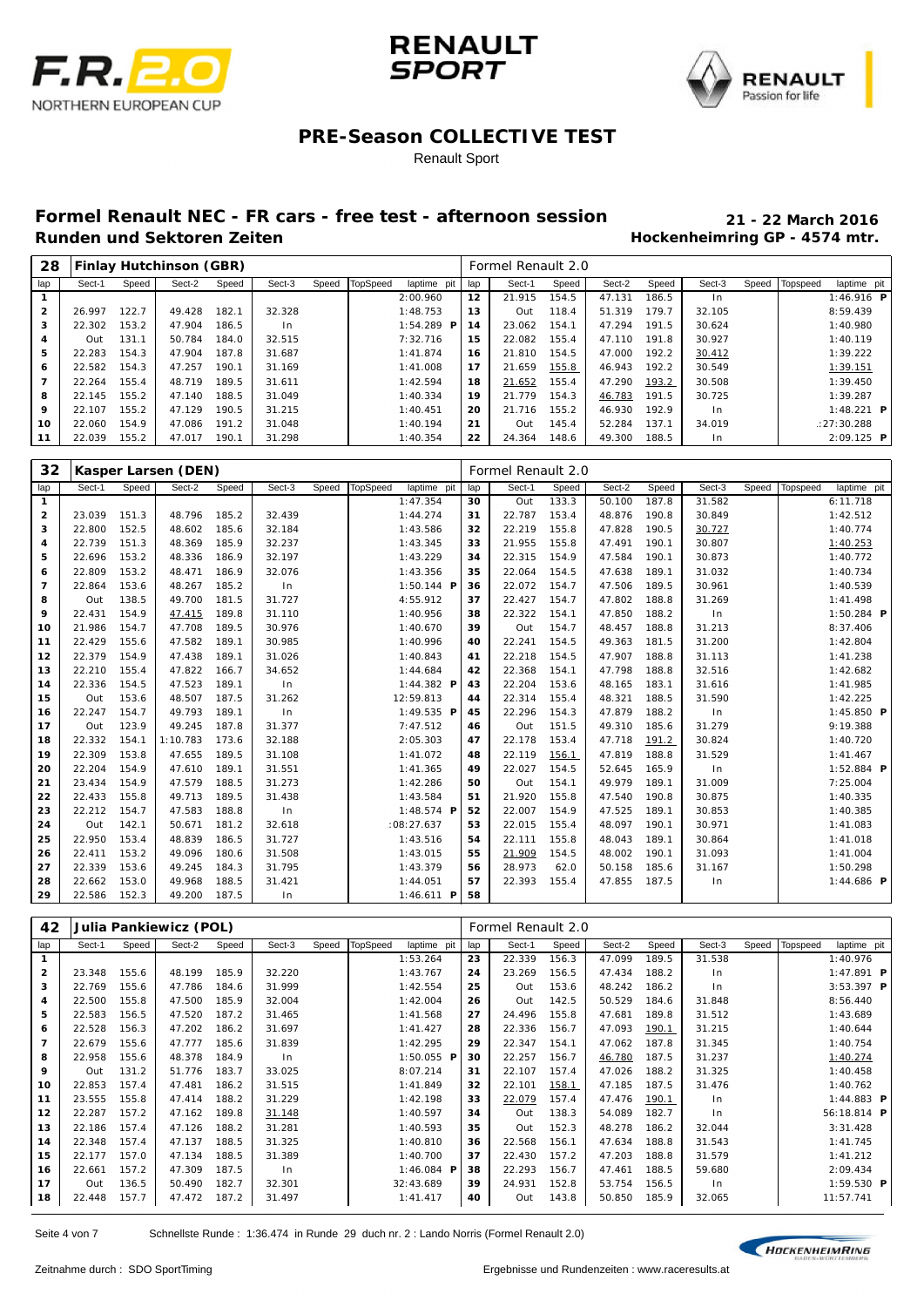





Renault Sport

|        |        | 19   22.360 157.0   47.216 184.6   31.290 | 1: 40.866 |     | $\vert$ 41 $\vert$ 22.580 155.6 47.528 186.9 31.907 |  |                | 1:42.015          |
|--------|--------|-------------------------------------------|-----------|-----|-----------------------------------------------------|--|----------------|-------------------|
| l 20 l |        | 22.330 156.7 47.181 187.5 31.231          | 1:40.742  |     | 42   22.595 156.5   47.366 186.5   32.201           |  |                | 1:42.162          |
|        |        | 21   22.316 157.2   47.173 188.8   31.254 | 1:40.743  |     | 43   22.785 156.3   47.684 187.8                    |  | 1 <sub>n</sub> | 1:46.500 <b>P</b> |
| l 22 l | 22.956 | 155.2 47.717 187.5 31.315                 | 1:41.988  | -44 |                                                     |  |                |                   |

| 77             |        |       | Laurents Hörr (DEU) |       |        |       |                 |                         |     | Formel Renault 2.0 |       |          |       |        |       |          |                     |  |
|----------------|--------|-------|---------------------|-------|--------|-------|-----------------|-------------------------|-----|--------------------|-------|----------|-------|--------|-------|----------|---------------------|--|
| lap            | Sect-1 | Speed | Sect-2              | Speed | Sect-3 | Speed | <b>TopSpeed</b> | laptime pit             | lap | Sect-1             | Speed | Sect-2   | Speed | Sect-3 | Speed | Topspeed | laptime pit         |  |
| 1              |        |       |                     |       |        |       |                 | 1:54.083                | 19  | Out                | 156.3 | 47.595   | 191.5 | 30.901 |       |          | 5:26.643            |  |
| $\overline{2}$ | 26.763 | 119.7 | 50.571              | 180.0 | 32.360 |       |                 | 1:49.694                | 20  | 22.440             | 143.8 | 59.892   | 143.4 | ln     |       |          | $2:05.036$ <b>P</b> |  |
| 3              | 22.381 | 153.4 | 47.374              | 188.2 | 31.153 |       |                 | 1:40.908                | 21  | Out                | 145.7 | 55.056   | 173.9 | 32.740 |       |          | 15:34.565           |  |
| 4              | 22.123 | 153.8 | 47.203              | 189.5 | 30.990 |       |                 | 1:40.316                | 22  | 22.907             | 151.9 | 47.487   | 190.5 | 31.125 |       |          | 1:41.519            |  |
| 5              | 22.012 | 155.6 | 46.972              | 190.1 | 30.955 |       |                 | 1:39.939                | 23  | 22.005             | 154.9 | 47.083   | 188.8 | 30.710 |       |          | 1:39.798            |  |
| 6              | 21.985 | 153.8 | 47.083              | 188.2 | 30.883 |       |                 | 1:39.951                | 24  | 21.977             | 154.1 | 47.454   | 189.8 | 30.650 |       |          | 1:40.081            |  |
| $\overline{7}$ | 22.223 | 154.9 | 47.104              | 188.8 | ln     |       |                 | 1:42.488 $\overline{P}$ | 25  | 22.019             | 154.9 | 47.295   | 190.8 | ln     |       |          | 1:45.270 $P$        |  |
| 8              | Out    | 126.2 | 52.634              | 177.3 | 33.349 |       |                 | 15:26.245               | 26  | Out                | 107.4 | : 36.056 | 148.6 | 37.757 |       |          | :08:07.945          |  |
| 9              | 22.750 | 155.6 | 48.710              | 146.5 | ln     |       |                 | 1:48.692 $P$            | 27  | 24.761             | 141.9 | 53.370   | 177.3 | 32.101 |       |          | 1:50.232            |  |
| 10             | Out    | 139.0 | 51.168              | 181.2 | 31.981 |       |                 | 8:29.830                | 28  | 22.292             | 153.8 | 47.811   | 161.4 | 32.632 |       |          | 1:42.735            |  |
| 11             | 22.612 | 156.1 | 47.723              | 172.2 | 37.948 |       |                 | 1:48.283                | 29  | 23.398             | 154.9 | 49.691   | 186.5 | 31.599 |       |          | 1:44.688            |  |
| 12             | 21.689 | 157.0 | 46.616              | 190.8 | 30.469 |       |                 | 1:38.774                | 30  | 22.397             | 155.2 | 47.498   | 188.5 | 31.201 |       |          | 1:41.096            |  |
| 13             | 21.464 | 156.5 | 46.517              | 191.8 | 30.464 |       |                 | 1:38.445                | 31  | 22.168             | 154.3 | 47.322   | 190.1 | 31.108 |       |          | 1:40.598            |  |
| 14             | 21.609 | 157.0 | 50.075              | 180.3 | $\ln$  |       |                 | $1:44.194$ <b>P</b>     | 32  | 22.308             | 154.5 | 47.422   | 189.5 | 31.387 |       |          | 1:41.117            |  |
| 15             | Out    | 156.5 | 47.170              | 190.5 | 30.805 |       |                 | 4:21.931                | 33  | 22.255             | 154.5 | 47.566   | 189.5 | ln     |       |          | 1:44.572 $P$        |  |
| 16             | 21.758 | 157.4 | 46.520              | 191.8 | 30.646 |       |                 | 1:38.924                | 34  | Out                | 153.4 | 1:02.024 | 186.2 | 31.760 |       |          | 3:40.184            |  |
| 17             | 21.634 | 157.4 | 46.480              | 192.5 | 30.280 |       |                 | 1:38.394                | 35  | 22.335             | 155.6 | 1:04.944 | 187.5 | 31.369 |       |          | 1:58.648            |  |
| 18             | 21.758 | 157.2 | 46.789              | 192.9 | ln     |       |                 | 1:43.477<br>P           | 36  | 23.185             | 145.9 | 1:00.157 | 183.4 | $\ln$  |       |          | $2:04.147$ <b>P</b> |  |

| 91                      |        |       | <b>Alexey Chuklin (RUS)</b> |       |        |       |                 |              |     | Formel Renault 2.0 |       |        |       |        |       |          |                     |  |
|-------------------------|--------|-------|-----------------------------|-------|--------|-------|-----------------|--------------|-----|--------------------|-------|--------|-------|--------|-------|----------|---------------------|--|
| lap                     | Sect-1 | Speed | Sect-2                      | Speed | Sect-3 | Speed | <b>TopSpeed</b> | laptime pit  | lap | Sect-1             | Speed | Sect-2 | Speed | Sect-3 | Speed | Topspeed | laptime pit         |  |
| 1                       |        |       | In                          |       | ln     |       |                 | $1:55.472$ P | 22  | Out                | 141.7 | 49.655 | 162.7 | 33.145 |       |          | :03:52.277          |  |
| $\overline{\mathbf{2}}$ | Out    | 151.9 | 48.285                      | 185.9 | 31.859 |       |                 | 3:39.720     | 23  | 23.130             | 155.2 | 47.535 | 187.5 | 31.463 |       |          | 1:42.128            |  |
| 3                       | 22.386 | 154.5 | 47.467                      | 189.1 | 31.009 |       |                 | 1:40.862     | 24  | 22.671             | 150.8 | 47.389 | 189.1 | 31.118 |       |          | 1:41.178            |  |
| 4                       | 22.275 | 155.6 | 47.521                      | 189.1 | 31.110 |       |                 | 1:40.906     | 25  | 21.907             | 157.9 | 46.823 | 189.5 | 30.986 |       |          | 1:39.716            |  |
| 5                       | 22.114 | 156.1 | 47.095                      | 186.9 | 31.286 |       |                 | 1:40.495     | 26  | 21.970             | 156.1 | 46.977 | 190.1 | 31.029 |       |          | 1:39.976            |  |
| 6                       | 21.978 | 155.8 | 46.899                      | 190.1 | 31.113 |       |                 | 1:39.990     | 27  | 22.032             | 156.3 | 47.131 | 189.1 | ln     |       |          | $1:42.119$ <b>P</b> |  |
| $\overline{7}$          | 22.023 | 155.6 | 47.683                      | 187.2 | $\ln$  |       |                 | 1:43.436 $P$ | 28  | Out                | 137.9 | 50.235 | 175.6 | 32.451 |       |          | 10:23.508           |  |
| 8                       | Out    | 153.8 | 47.499                      | 190.5 | 31.573 |       |                 | 5:28.869     | 29  | 22.157             | 157.4 | 47.127 | 192.9 | 30.775 |       |          | 1:40.059            |  |
| 9                       | 22.207 | 156.1 | 47.258                      | 189.8 | 31.232 |       |                 | 1:40.697     | 30  | 21.679             | 157.7 | 46.890 | 192.2 | 30.608 |       |          | 1:39.177            |  |
| 10                      | 22.107 | 156.1 | 47.215                      | 187.2 | 32.150 |       |                 | 1: 41.472    | 31  | 21.685             | 158.8 | 46.815 | 192.9 | 30.609 |       |          | 1:39.109            |  |
| 11                      | 22.091 | 154.9 | 47.275                      | 189.5 | 31.243 |       |                 | 1:40.609     | 32  | 21.837             | 157.7 | 46.635 | 192.2 | 30.541 |       |          | 1:39.013            |  |
| 12                      | 22.801 | 156.3 | 47.308                      | 186.2 | 31.097 |       |                 | 1:41.206     | 33  | 21.716             | 157.4 | 46.872 | 192.9 | 30.493 |       |          | 1:39.081            |  |
| 13                      | 21.908 | 157.2 | 46.900                      | 191.2 | $\ln$  |       |                 | 1:45.393 $P$ | 34  | 21.897             | 158.8 | 53.461 | 145.2 | ln     |       |          | $1:53.841$ <b>P</b> |  |
| 14                      | Out    | 141.4 | 55.834                      | 179.7 | 32.503 |       |                 | 47:45.708    | 35  | Out                | 148.6 | 47.672 | 188.5 | 33.432 |       |          | 11:01.093           |  |
| 15                      | 22.706 | 154.1 | 47.405                      | 187.2 | 31.134 |       |                 | 1:41.245     | 36  | 22.054             | 155.6 | 47.758 | 156.5 | 36.877 |       |          | 1:46.689            |  |
| 16                      | 21.907 | 157.7 | 46.986                      | 187.2 | 31.063 |       |                 | 1:39.956     | 37  | 21.873             | 156.7 | 46.860 | 191.8 | 30.521 |       |          | 1:39.254            |  |
| 17                      | 22.523 | 157.2 | 47.421                      | 189.8 | 31.064 |       |                 | 1:41.008     | 38  | 22.184             | 155.8 | 46.817 | 190.8 | 30.942 |       |          | 1:39.943            |  |
| 18                      | 22.470 | 157.2 | 46.959                      | 189.8 | 31.073 |       |                 | 1:40.502     | 39  | 22.027             | 154.1 | 46.823 | 189.8 | 30.909 |       |          | 1:39.759            |  |
| 19                      | 21.912 | 156.3 | 46.580                      | 189.5 | 31.035 |       |                 | 1:39.527     | 40  | 21.861             | 156.5 | 46.810 | 191.5 | 30.701 |       |          | 1:39.372            |  |
| 20                      | 21.703 | 158.6 | 46.619                      | 189.5 | 30.894 |       |                 | 1:39.216     | 41  | 21.722             | 157.4 | 46.472 | 191.2 | 30.664 |       |          | 1:38.858            |  |
| 21                      | 23.565 | 154.9 | 47.607                      | 186.5 | ln     |       |                 | $1:52.854$ P | 42  | 21.778             | 156.3 | 46.795 | 190.5 | ln     |       |          | $1:41.613$ <b>P</b> |  |

| 95             |        |       | Al Faisal al Zubair (OMA) |       |        |       |          |                         |     | Formel Renault 2.0 |       |        |       |        |       |          |                   |  |
|----------------|--------|-------|---------------------------|-------|--------|-------|----------|-------------------------|-----|--------------------|-------|--------|-------|--------|-------|----------|-------------------|--|
| lap            | Sect-1 | Speed | Sect-2                    | Speed | Sect-3 | Speed | TopSpeed | laptime pit             | lap | Sect-1             | Speed | Sect-2 | Speed | Sect-3 | Speed | Topspeed | laptime pit       |  |
|                |        |       |                           |       |        |       |          | 1:56.874                | 16  | 21.898             | 155.2 | 46.752 | 193.2 | 31.875 |       |          | 1:40.525          |  |
| $\overline{2}$ | 23.795 | 152.5 | 49.750                    | 184.6 | 31.780 |       |          | 1:45.325                | 17  | 21.863             | 156.1 | 46.795 | 192.5 | 30.478 |       |          | 1:39.136          |  |
| 3              | 22.596 | 153.6 | 47.331                    | 192.2 | 31.320 |       |          | 1: 41.247               | 18  | 21.982             | 154.3 | 46.772 | 187.5 | 30.435 |       |          | 1:39.189          |  |
| 4              | 22.342 | 154.7 | 52.734                    | 166.9 | ln     |       |          | 1:59.416 <b>P</b>       | 19  | 21.790             | 156.5 | 47.739 | 165.1 | $\ln$  |       |          | 1:47.686 <b>P</b> |  |
| 5              | Out    | 152.1 | 52.034                    | 184.3 | 32.201 |       |          | 7:32.509                | 20  | Out                | 127.4 | 54.358 | 166.2 | 34.013 |       |          | 48:53.010         |  |
| 6              | 22.547 | 154.9 | 47.519                    | 189.1 | 30.979 |       |          | 1:41.045                | 21  | 26.150             | 101.1 | 51.052 | 183.4 | 31.139 |       |          | 1:48.341          |  |
|                | 22.197 | 154.1 | 46.968                    | 191.2 | 31.334 |       |          | 1:40.499                | 22  | 21.913             | 157.0 | 46.743 | 193.5 | 30.281 |       |          | 1:38.937          |  |
| 8              | 22.186 | 155.6 | 46.992                    | 191.5 | 30.680 |       |          | 1:39.858                | 23  | 21.725             | 157.4 | 46.518 | 193.9 | 30.128 |       |          | 1:38.371          |  |
| 9              | 21.993 | 154.7 | 46.966                    | 192.5 | 30.495 |       |          | 1:39.454                | 24  | 21.608             | 157.7 | 46.275 | 194.2 | 30.180 |       |          | 1:38.063          |  |
| 10             | 21.876 | 155.4 | 46.771                    | 192.2 | 30.603 |       |          | 1:39.250                | 25  | 21.586             | 157.2 | 46.575 | 193.2 | 30.090 |       |          | 1:38.251          |  |
| 11             | 21.796 | 155.6 | 46.852                    | 191.5 | 30.465 |       |          | 1:39.113                | 26  | 21.759             | 155.8 | 46.526 | 193.9 | 30.568 |       |          | 1:38.853          |  |
| 12             | 22.871 | 155.8 | 47.476                    | 189.1 | ln     |       |          | 1:46.214 $\blacksquare$ | 27  | 21.691             | 156.3 | 46.565 | 193.5 | 30.060 |       |          | 1:38.316          |  |
| 13             | Out    | 147.3 | 50.008                    | 183.4 | 31.229 |       |          | 5:56.509                | 28  | 21.787             | 156.1 | 46.418 | 193.5 | 30.113 |       |          | 1:38.318          |  |
| 14             | 22.028 | 155.4 | 47.309                    | 190.1 | 30.608 |       |          | 1:39.945                | 29  | 23.507             | 151.0 | 49.150 | 184.9 | $\ln$  |       |          | 1:50.770 $P$      |  |

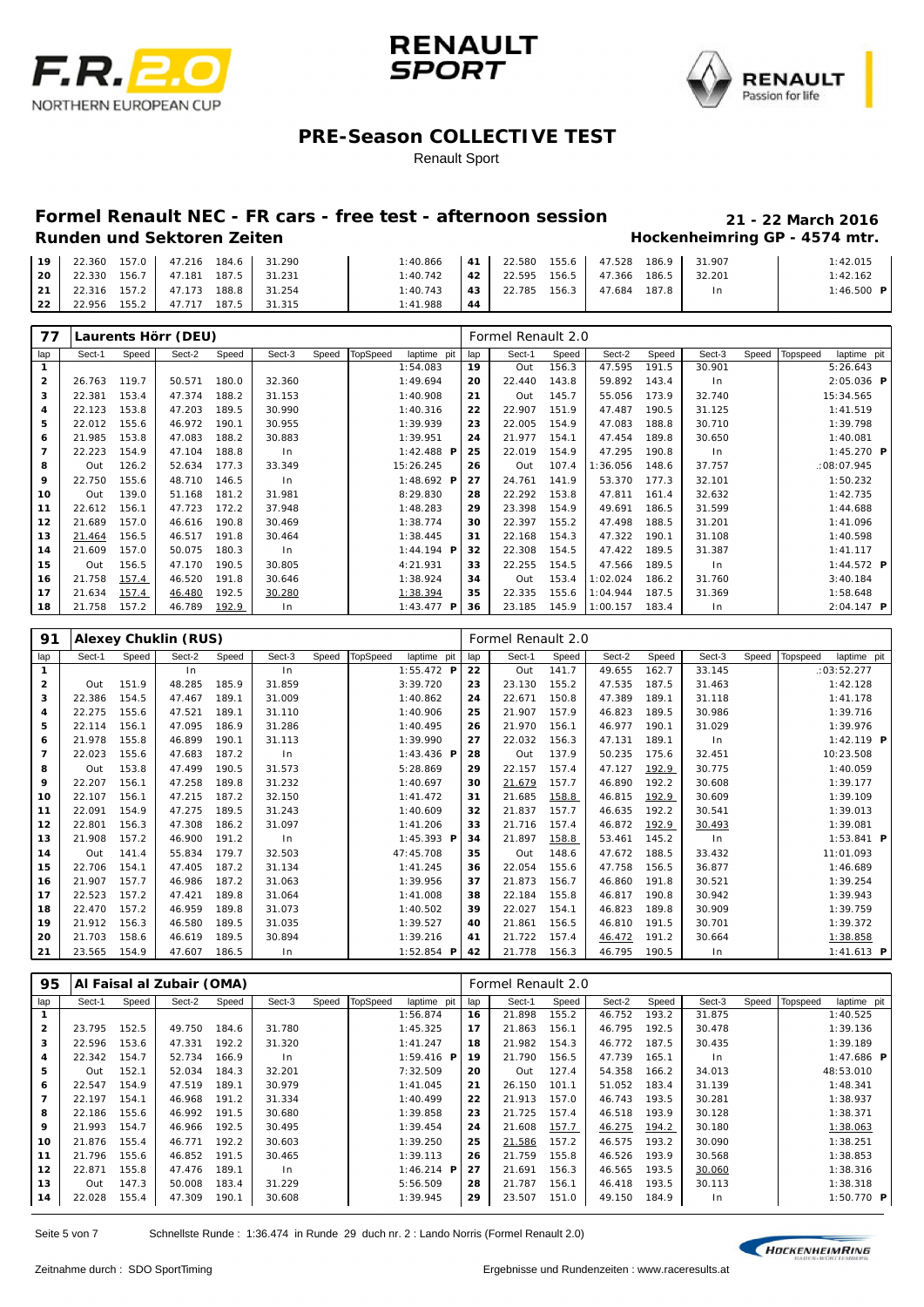





#### Renault Sport

# **Formel Renault NEC - FR cars - free test - afternoon session 21 - 22 March 2016**

**Hockenheimring GP - 4574 mtr.** 

 $\overline{1}$ 

21.892 157.0 46.679 192.9 30.895 1:39.466 **30**

| 96             |        |       | Bartłomiej Mirecki (POL) |       |        |       |          |                     |     | Formel Renault 2.0 |       |        |       |        |       |          |              |  |
|----------------|--------|-------|--------------------------|-------|--------|-------|----------|---------------------|-----|--------------------|-------|--------|-------|--------|-------|----------|--------------|--|
| lap            | Sect-1 | Speed | Sect-2                   | Speed | Sect-3 | Speed | TopSpeed | laptime pit         | lap | Sect-1             | Speed | Sect-2 | Speed | Sect-3 | Speed | Topspeed | laptime pit  |  |
| 1              |        |       |                          |       |        |       |          | 2:29.285            | 18  | 21.673             | 156.3 | 46.702 | 191.8 | 30.240 |       |          | 1:38.615     |  |
| $\overline{2}$ | 28.745 | 145.7 | 48.741                   | 185.6 | 31.821 |       |          | 1:49.307            | 19  | 21.833             | 150.0 | 47.485 | 191.5 | 30.521 |       |          | 1:39.839     |  |
| 3              | 22.596 | 155.2 | 50.018                   | 100.0 | In     |       |          | $1:56.805$ <b>P</b> | 20  | 21.960             | 154.9 | 47.036 | 191.5 | $\ln$  |       |          | 1:40.952 $P$ |  |
| 4              | Out    | 140.6 | 53.728                   | 180.6 | 31.861 |       |          | 9:31.890            | 21  | Out                | 152.5 | 48.092 | 190.5 | 30.942 |       |          | 8:21.213     |  |
| 5              | 22.482 | 154.9 | 47.601                   | 189.5 | 31.145 |       |          | 1:41.228            | 22  | 22.128             | 155.8 | 48.283 | 185.6 | 31.134 |       |          | 1:41.545     |  |
| 6              | 22.275 | 155.6 | 49.118                   | 179.1 | 31.488 |       |          | 1:42.881            | 23  | 21.963             | 155.6 | 47.319 | 190.8 | 30.654 |       |          | 1:39.936     |  |
| $\overline{7}$ | 22.054 | 157.2 | 47.051                   | 190.5 | 31.018 |       |          | 1:40.123            | 24  | 21.946             | 155.2 | 47.438 | 190.5 | $\ln$  |       |          | 1:41.240 $P$ |  |
| 8              | 22.197 | 129.0 | 1:00.692                 | 189.5 | $\ln$  |       |          | $1:55.591$ <b>P</b> | 25  | Out                | 153.4 | 47.690 | 190.1 | 30.829 |       |          | 6:12.546     |  |
| 9              | Out    | 124.1 | 58.689                   | 185.2 | 32.274 |       |          | 49:50.875           | 26  | 21.988             | 156.7 | 47.635 | 189.8 | 31.103 |       |          | 1:40.726     |  |
| 10             | 22.552 | 156.3 | 47.828                   | 189.1 | 31.140 |       |          | 1:41.520            | 27  | 22.032             | 155.4 | 47.205 | 190.5 | $\ln$  |       |          | 1:41.367 $P$ |  |
| 11             | 22.118 | 154.9 | 47.354                   | 189.8 | 30.822 |       |          | 1:40.294            | 28  | Out                | 124.1 | 57.657 | 191.5 | 30.643 |       |          | 7:23.640     |  |
| 12             | 22.102 | 155.2 | 47.253                   | 190.1 | 30.834 |       |          | 1:40.189            | 29  | 21.902             | 156.5 | 46.925 | 192.9 | 29.995 |       |          | 1:38.822     |  |
| 13             | 22.156 | 155.6 | 47.497                   | 190.5 | ln     |       |          | 1:42.141 <b>P</b>   | 30  | 21.539             | 157.4 | 46.598 | 193.5 | 30.005 |       |          | 1:38.142     |  |
| 14             | Out    | 110.1 | 55.139                   | 187.5 | 31.197 |       |          | 7:37.015            | 31  | 21.574             | 157.4 | 46.586 | 192.2 | 30.389 |       |          | 1:38.549     |  |
| 15             | 22.045 | 156.7 | 46.996                   | 191.5 | In     |       |          | 1:43.834 $P$        | 32  | 21.872             | 154.1 | 46.925 | 192.5 | 30.286 |       |          | 1:39.083     |  |
| 16             | Out    | 151.0 | 47.485                   | 191.2 | 30.444 |       |          | 6:50.989            | 33  | 21.732             | 156.1 | 46.852 | 191.8 | 30.300 |       |          | 1:38.884     |  |
| 17             | 21.934 | 156.7 | 46.906                   | 192.5 | 30.457 |       |          | 1:39.297            | 34  | 21.678             | 155.6 | 47.175 | 190.1 | $\ln$  |       |          | 1:42.082 $P$ |  |

| 10+            |        |       | Hugo de Sadeleer (SUI) |       |        |       |                 |              |     | Formel Renault 2.0 |       |        |       |        |       |          |              |  |
|----------------|--------|-------|------------------------|-------|--------|-------|-----------------|--------------|-----|--------------------|-------|--------|-------|--------|-------|----------|--------------|--|
| lap            | Sect-1 | Speed | Sect-2                 | Speed | Sect-3 | Speed | <b>TopSpeed</b> | laptime pit  | lap | Sect-1             | Speed | Sect-2 | Speed | Sect-3 | Speed | Topspeed | laptime pit  |  |
| $\mathbf{1}$   |        |       |                        |       |        |       |                 | 2:15.232     | 21  | 21.406             | 157.9 | 46.474 | 191.2 | 30.047 |       |          | 1:37.927     |  |
| $\overline{2}$ | 25.020 | 149.0 | 52.756                 | 185.9 | 31.893 |       |                 | 1:49.669     | 22  | 21.441             | 157.4 | 46.182 | 192.9 | 29.996 |       |          | 1:37.619     |  |
| 3              | 22.259 | 153.4 | 47.720                 | 190.5 | 30.852 |       |                 | 1:40.831     | 23  | 21.621             | 156.7 | 46.656 | 192.2 | ln     |       |          | 1:40.709 $P$ |  |
| 4              | 21.980 | 156.1 | 46.954                 | 191.5 | 31.025 |       |                 | 1:39.959     | 24  | Out                | 137.2 | 49.609 | 186.5 | 31.245 |       |          | 43:06.033    |  |
| 5              | 21.944 | 157.0 | 46.936                 | 191.8 | 30.513 |       |                 | 1:39.393     | 25  | 22.050             | 154.5 | 49.035 | 186.5 | 32.777 |       |          | 1:43.862     |  |
| 6              | 21.839 | 156.7 | 46.820                 | 190.1 | 30.418 |       |                 | 1:39.077     | 26  | 23.040             | 156.7 | 46.748 | 192.2 | 30.257 |       |          | 1:40.045     |  |
| $\overline{7}$ | 21.764 | 156.5 | 46.582                 | 191.8 | 30.349 |       |                 | 1:38.695     | 27  | 21.535             | 156.7 | 46.780 | 191.2 | 30.447 |       |          | 1:38.762     |  |
| 8              | 21.613 | 157.2 | 46.980                 | 191.8 | 30.193 |       |                 | 1:38.786     | 28  | 21.524             | 157.4 | 46.842 | 192.2 | 30.275 |       |          | 1:38.641     |  |
| 9              | 21.748 | 157.7 | 46.784                 | 191.2 | 30.480 |       |                 | 1:39.012     | 29  | 21.428             | 155.6 | 46.624 | 192.9 | 30.055 |       |          | 1:38.107     |  |
| 10             | 21.870 | 156.7 | 47.318                 | 190.8 | $\ln$  |       |                 | 1:45.460 $P$ | 30  | 23.404             | 153.0 | 46.814 | 192.5 | $\ln$  |       |          | 1:44.052 $P$ |  |
| 11             | Out    | 131.5 | 57.419                 | 163.1 | 34.557 |       |                 | 13:01.452    | 31  | Out                | 133.0 | 53.795 | 175.3 | 32.683 |       |          | 6:05.994     |  |
| 12             | 24.500 | 149.2 | 51.137                 | 188.5 | 30.679 |       |                 | 1:46.316     | 32  | 23.491             | 154.5 | 50.216 | 191.2 | 30.560 |       |          | 1:44.267     |  |
| 13             | 21.561 | 156.7 | 50.191                 | 168.5 | 30.797 |       |                 | 1:42.549     | 33  | 21.406             | 157.2 | 46.413 | 194.2 | 29.865 |       |          | 1:37.684     |  |
| 14             | 21.749 | 155.6 | 46.515                 | 193.2 | 33.091 |       |                 | 1: 41.355    | 34  | 21.315             | 158.1 | 46.332 | 193.2 | 29.727 |       |          | 1:37.374     |  |
| 15             | 24.782 | 152.5 | 47.975                 | 186.5 | $\ln$  |       |                 | 1:45.392 $P$ | 35  | 21.455             | 157.9 | 46.375 | 193.5 | 31.132 |       |          | 1:38.962     |  |
| 16             | Out    | 155.2 | 48.113                 | 188.5 | 30.588 |       |                 | 12:21.926    | 36  | 21.349             | 157.4 | 46.824 | 193.2 | 30.287 |       |          | 1:38.460     |  |
| 17             | 22.149 | 155.2 | 47.253                 | 191.8 | 30.246 |       |                 | 1:39.648     | 37  | 21.371             | 157.2 | 46.315 | 193.2 | 29.873 |       |          | 1:37.559     |  |
| 18             | 21.598 | 158.1 | 46.534                 | 191.5 | 30.136 |       |                 | 1:38.268     | 38  | 21.324             | 156.7 | 46.344 | 193.2 | 30.192 |       |          | 1:37.860     |  |
| 19             | 21.494 | 157.2 | 46.330                 | 192.9 | 30.027 |       |                 | 1:37.851     | 39  | 21.511             | 152.8 | 51.347 | 192.9 | In     |       |          | 1:48.739 $P$ |  |
| 20             | 21.530 | 158.1 | 46.373                 | 192.9 | 30.128 |       |                 | 1:38.031     | 40  |                    |       |        |       |        |       |          |              |  |

| $12+$                   |        |       | <b>Gabriel Aubry (FRA)</b> |       |        |       |          |              |     | Formel Renault 2.0 |       |        |       |                |       |          |                     |
|-------------------------|--------|-------|----------------------------|-------|--------|-------|----------|--------------|-----|--------------------|-------|--------|-------|----------------|-------|----------|---------------------|
| lap                     | Sect-1 | Speed | Sect-2                     | Speed | Sect-3 | Speed | TopSpeed | laptime pit  | lap | Sect-1             | Speed | Sect-2 | Speed | Sect-3         | Speed | Topspeed | laptime pit         |
| $\mathbf{1}$            |        |       |                            |       |        |       |          | 1:49.444     | 17  | 21.501             | 156.5 | 46.321 | 192.9 | 30.148         |       |          | 1:37.970            |
| $\overline{\mathbf{2}}$ | 22.553 | 154.1 | 47.919                     | 188.2 | 30.722 |       |          | 1:41.194     | 18  | 21.347             | 155.4 | 47.590 | 184.0 | In             |       |          | $1:44.585$ <b>P</b> |
| 3                       | 21.657 | 155.6 | 46.822                     | 191.5 | 30.533 |       |          | 1:39.012     | 19  | Out                | 146.1 | 49.979 | 183.4 | 31.082         |       |          | 55:52.124           |
| 4                       | 21.536 | 154.7 | 46.757                     | 191.8 | 30.596 |       |          | 1:38.889     | 20  | 29.269             | 60.8  | 51.829 | 188.2 | 30.524         |       |          | 1:51.622            |
| 5                       | 21.457 | 155.6 | 46.811                     | 191.5 | 30.662 |       |          | 1:38.930     | 21  | 21.805             | 154.9 | 46.744 | 191.8 | 30.265         |       |          | 1:38.814            |
| 6                       | 21.591 | 155.2 | 46.779                     | 191.8 | 30.458 |       |          | 1:38.828     | 22  | 21.484             | 155.4 | 46.836 | 191.5 | 31.263         |       |          | 1:39.583            |
| 7                       | 22.933 | 136.9 | 52.798                     | 186.2 | 30.776 |       |          | 1:46.507     | 23  | 23.176             | 155.2 | 46.773 | 191.8 | In             |       |          | 1:45.529 $P$        |
| 8                       | 21.639 | 155.4 | 46.666                     | 192.9 | 30.460 |       |          | 1:38.765     | 24  | Out                | 146.5 | 49.229 | 186.5 | 31.710         |       |          | 14:28.187           |
| 9                       | 22.810 | 153.8 | 47.493                     | 190.8 | $\ln$  |       |          | 1:45.830 $P$ | 25  | 22.273             | 155.8 | 47.294 | 189.5 | 30.474         |       |          | 1:40.041            |
| 10                      | Out    | 140.6 | 55.761                     | 164.6 | $\ln$  |       |          | 14:13.905 P  | 26  | 22.838             | 155.8 | 46.565 | 193.5 | 29.835         |       |          | 1:39.238            |
| 11                      | Out    | 151.7 | 52.165                     | 183.4 | 33.360 |       |          | 4:48.539     | 27  | 21.539             | 156.3 | 46.499 | 194.2 | 29.715         |       |          | 1:37.753            |
| 12                      | 22.223 | 156.5 | 46.993                     | 191.5 | 30.176 |       |          | 1:39.392     | 28  | 21.216             | 155.4 | 46.278 | 194.2 | 30.644         |       |          | 1:38.138            |
| 13                      | 21.455 | 157.2 | 46.248                     | 193.2 | 30.109 |       |          | 1:37.812     | 29  | 23.582             | 149.8 | 49.985 | 188.8 | 30.304         |       |          | 1:43.871            |
| 14                      | 21.413 | 156.3 | 46.301                     | 192.5 | 29.918 |       |          | 1:37.632     | 30  | 21.567             | 154.5 | 46.576 | 192.9 | 30.081         |       |          | 1:38.224            |
| 15                      | 21.307 | 156.5 | 46.250                     | 193.2 | 29.798 |       |          | 1:37.355     | 31  | 21.346             | 156.7 | 46.490 | 193.9 | 30.203         |       |          | 1:38.039            |
| 16                      | 21.333 | 157.0 | 47.141                     | 180.6 | 31.237 |       |          | 1:39.711     | 32  | 22.537             | 154.3 | 47.729 | 185.9 | 1 <sub>n</sub> |       |          | 1:45.922 <b>P</b>   |